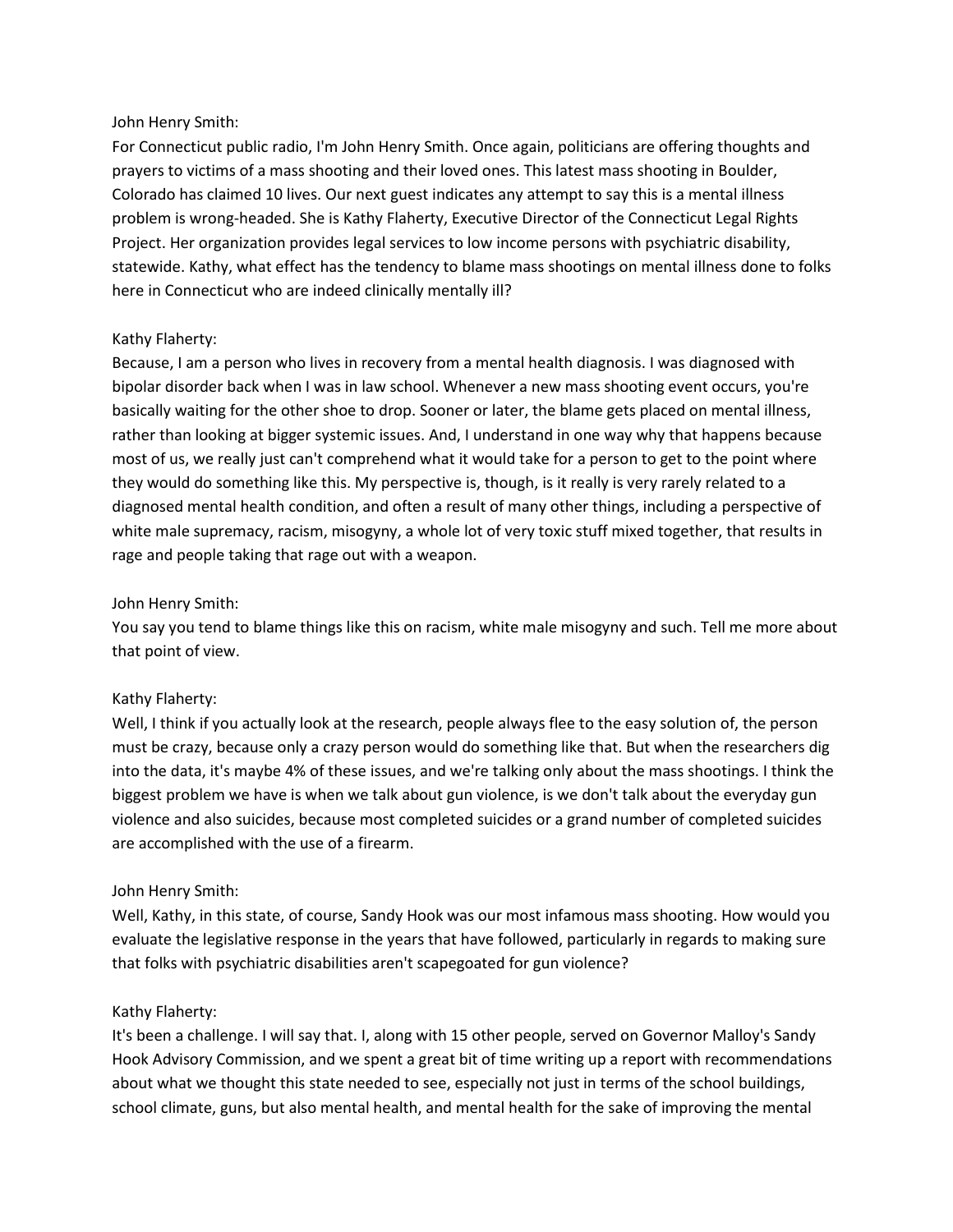health system, not merely as a means to address gun violence. And, I think the thing that's been frustrating for me in doing this advocacy for so many years is a lot of our report was stuff that had been written before. This state has had five or six task forces over the decades looking at mental health, and pretty much all of them make the same recommendations all the time, which is that you really need an adequately resourced community-based system of care that is based on voluntary services and supports so that people can live in the community. You know, have affordable housing for people, increase opportunities to education and employment, because frankly, people with mental health conditions want the same thing that everybody else does.

But when it comes to events like this, too often, the solution is, well, if we could only lock up in air quotes, the crazy people, we wouldn't have these problems. And unfortunately, you could lock all of us up, which would be a lot of people, because they always say the stats are one in four or one in five, but even if you did, you're still not going to prevent a lot of the violence that is taking place. So, I think in terms of the legislature, I think the interest is there. People want to do the right things, but a lot of it comes down to money.

#### John Henry Smith:

Sure. It makes the world go round, they say. What do you think of red flag laws that empower courts to take firearms away from those deemed a threat to themselves or to others, or similar laws? What do you think of those?

### Kathy Flaherty:

Well, I think the extreme risk protection order laws, which I try to call them instead of the red flag laws for (I don't know why) but they actually accomplish what their goal is, which is to take firearms away from someone who presents an imminent risk of danger to self or others. They have been found to be successful at preventing suicides, which is great. And so, the thing that's really good about them is that they require a presentation to a court and meeting a legal standard. So, it's not just based on an assumption that because somebody has X diagnosis or Y diagnosis, or maybe they can't manage their money, so they shouldn't be allowed to have a gun. It's somebody who has done something, has exhibited some pattern or conduct of behavior that leads people to think that there is that immediate risk, so we have to do something and we address it. And then of course, they have the opportunity to come back later when the crisis situation has resolved to try to get their gun rights restored.

### John Henry Smith:

Finally, in the wake of Sandy Hook, in particular, and of course, more recent incidents, do you think enough attention gets paid to the mental health of those who suffer from gun violence, both victims and survivors?

#### Kathy Flaherty:

No. I think that is another big part of the conversation that's missing. We don't have enough conversation about the trauma of living in communities that are affected by sort of the everyday gun violence, and we don't have enough conversations about the survivors and are they getting the services